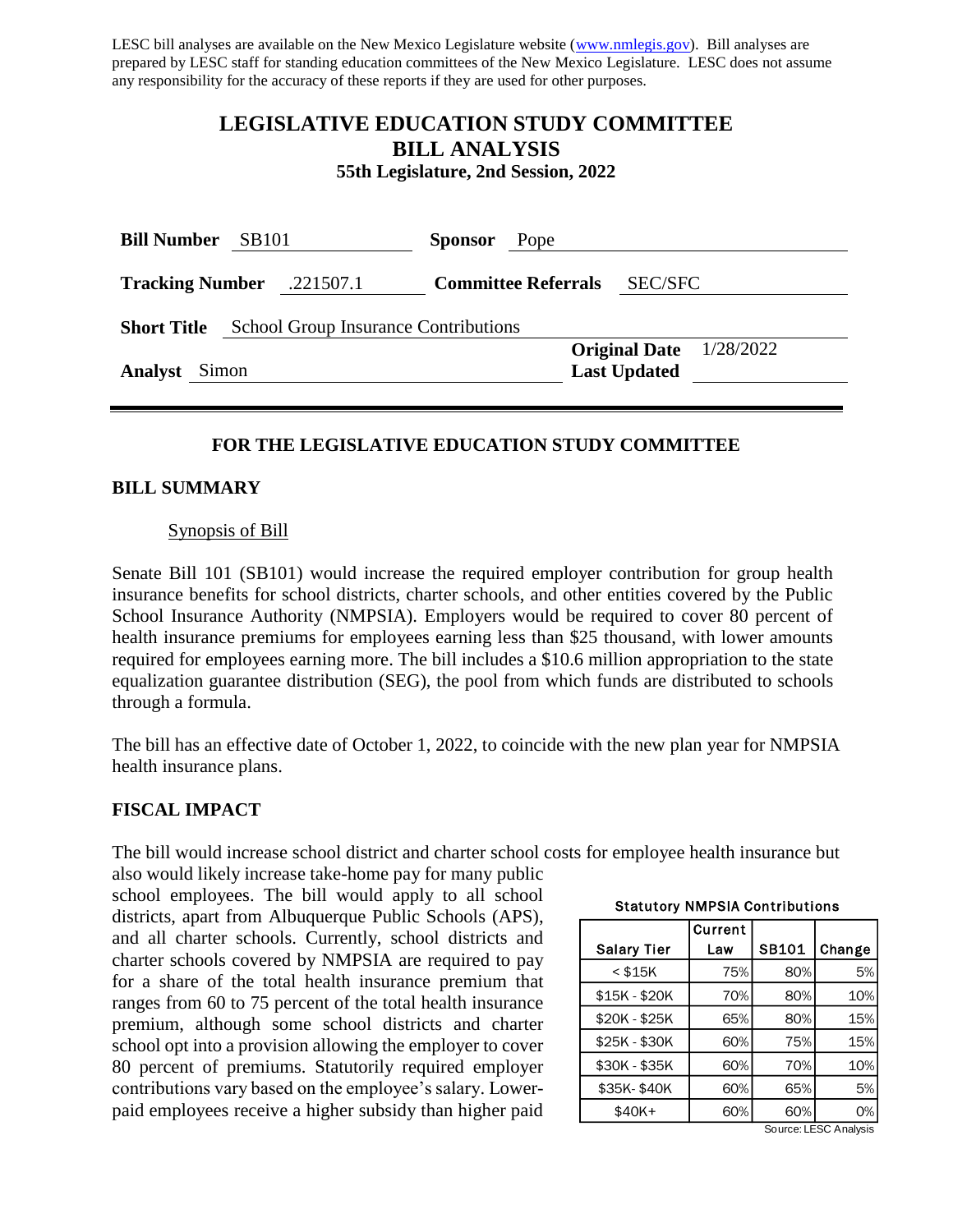#### **HB59 – Page 2**

employees. SB101 would increase required employer contributions for those earning less than \$40 thousand.

Data from NMPSIA indicate total health insurance premiums of \$322.4 million per year. Employers are responsible for \$205.3 million, or 63.7 percent of total premiums. SB101 would increase that amount to \$212.3 million, an increase of \$7 million. Of that amount \$6.8 million would come from public school employers and \$185 thousand would come from higher education institutions. Other entities covered by NMPSIA generally pay at least 80 percent of health insurance premiums and would see negligible cost increases.

SB101 includes a \$10.6 million appropriation for distribution through the SEG to school districts and charter schools statewide. This amount was based on initial data from NMPSIA that was later revised downward. Because APS, which is not covered by NMPSIA, would receive about 25 percent of the funding allocated through the SEG, the \$7 million cost would necessitate an increase to the SEG of \$9 million for NMPSIA-covered entities to receive the total cost.

### **SUBSTANTIVE ISSUES**

The Public School Insurance Authority Act was created to assist school districts statewide with procuring affordable health insurance benefits for employees, as well as property and liability insurance, at a time when many school districts struggled to find insurance coverage. The act's definition of school district excludes any school district with a student enrollment of more than 60 thousand; consequently, APS is not bound by its provisions and maintains a separate, selfinsured employee benefits program. All other school districts are covered by NMPSIA and subject to the provisions of the act, as are all charter schools, including state- and locally chartered charter schools in Albuquerque.

Under current law, there is significant inequity between public school employees and many other public employees in employer funding of health insurance benefits. Section 10- 7-4 NMSA 1978 requires state agencies, boards, and commissions to pay more toward employee benefits than is required under the Public Schools Insurance Authority Act. In addition, APS currently covers 80 percent of the health insurance premiums for employees earning less than \$39,500, more than required by current law for NMPSIAcovered employees.

#### State Agency Share of Health Insurance Premiums

|                      | Employer     |
|----------------------|--------------|
| <b>Salary Range</b>  | <b>Share</b> |
| Less than \$50,000   | 80%          |
| \$50,000 to \$59,999 | 70%          |
| \$60,000 or more     | ഒറ%          |

Source: LESC

#### Albuquerque Public Schools Share of Health Insurance

|                      | Employer     |  |
|----------------------|--------------|--|
| <b>Salary Range</b>  | <b>Share</b> |  |
| Less than \$39,500   | 80%          |  |
| \$39,500 to \$44,999 | 70%          |  |
| \$45,000 or more     |              |  |

Source: LESC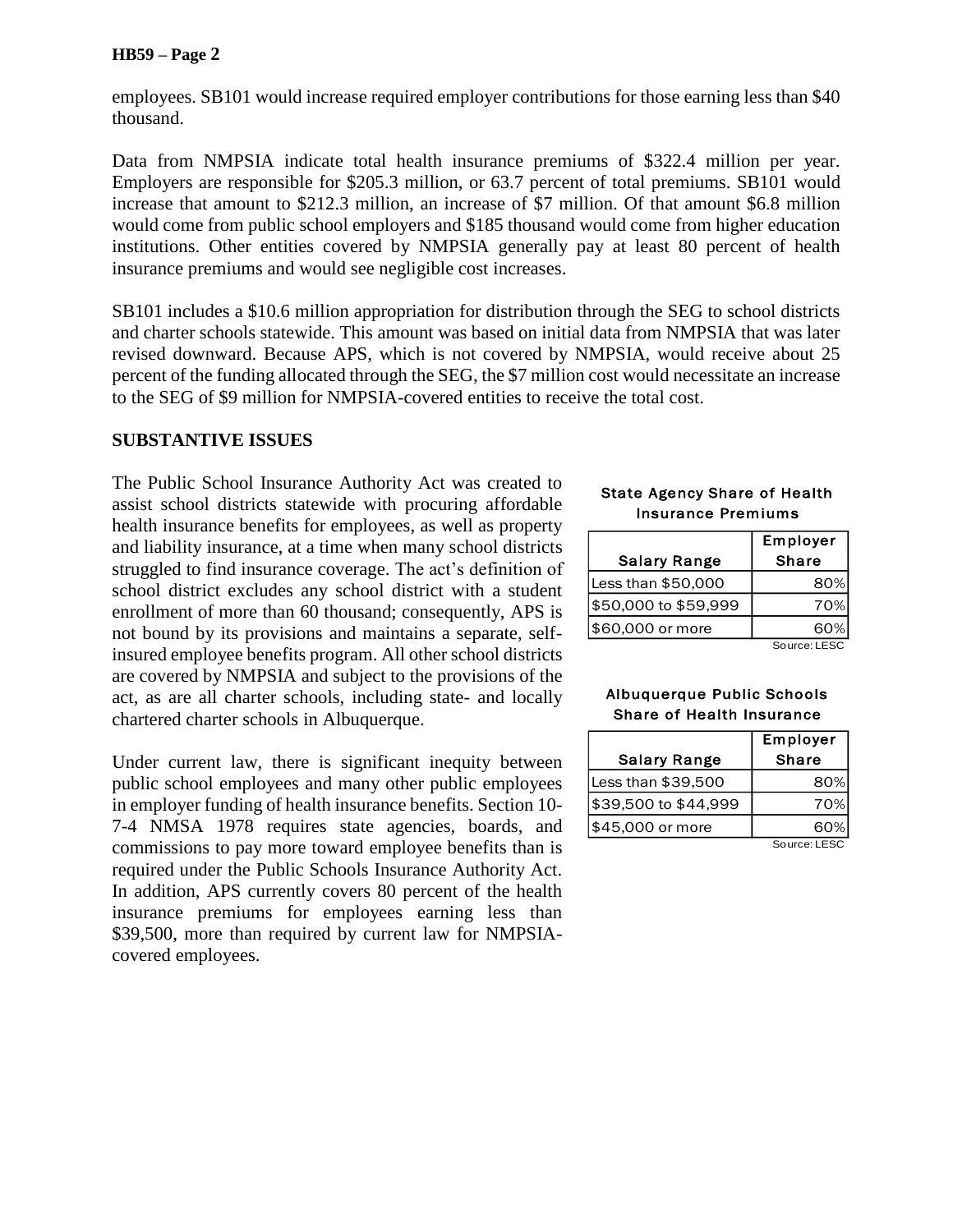Total health insurance premiums are also higher for NMPSIA. For example, a Blue Cross and Blue Shield preferred provider organization (PPO) plan with single coverage has a total premium of \$6,528 per year for APS employees, \$7,484 per month for a state employee, and \$10,571 for NMPSIA-covered employees. While coverage levels of the plans differ—APS plans have higher deductibles and out-of-pocket costs—NMPSIA also faces higher cost

#### NMPSIA High Option State Blue Cross PPO APS Blue Cross Preferred Deductible \$750 \$500 \$1,000 Max Out of Pocket | \$3,750 | \$4,000 | \$5,000 State Cost | \$6.348 | \$5.984 | \$4.570 Member Cost | \$4,223 | \$1,500 | \$1,958 Total Premium  $\begin{array}{ccc} \vert & \quad \ \ \, \ast{\bf 10.571} \vert & \quad \ \ \, \ast{\bf 7.484} \vert & \quad \ \ \, \ast{\bf 6.528} \end{array}$

#### FY22 Comparison Annual Health Insurance Premium Costs Based on Single Coverage and Income of \$41 Thousand

Source: Legislative Finance Committee

of healthcare because more of its members live in rural areas, where medical costs are higher.

### **OTHER SIGNIFICANT ISSUES**

Prior to FY05, state agencies covered the same percentage of health insurance premiums as public school employers but Laws 2004, Chapter 82, phased in an increase to the minimum percentage for state agencies. Fiscal impact reports for that bill note the legislation was pursuant to a collective bargaining agreement between the American Federation of State, County and Municipal Employees and the state. That law did not increase the employer contribution for public school employees, but it amended the Public Schools Insurance Authority Act to provide that school districts, charter schools, and participating entities in NMPSIA could contribute up to 80 percent of the cost of insurance if the entity had sufficient revenue to do so.

**Educator Compensation.** Group health insurance benefits are an important component of total compensation for public school educators. While requiring employers to cover a larger share of health insurance premiums will help to increase take-home pay for school district and charter school employees, there is little evidence an increase in compensation related to health insurance plans is more effective than providing an equivalent increase in employee salary.

Anecdotally, some school districts have reported school districts in other states, particularly in southwest Texas, have effectively recruited new teachers to their school by increasing cash compensation, sometimes by offering signing bonuses. These school districts often provide relatively meager subsidies for health insurance, and some teachers in these school systems have complained that, as health insurance costs rise, they face reduced paychecks due to higher insurance costs. In New Mexico, school employees are partially shielded from such increases because school districts and charter schools are required to pay a percentage of the total cost, rather than a set dollar amount. Increasing benefits-related compensation could lead some employees to believe school districts that skew compensation more toward salary and less toward benefits offer more attractive employment terms, even if the costs of total compensation are the same.

## **ALTERNATIVES**

Program evaluations from the Legislative Finance Committee (LFC) have noted the state has failed to take full advantage of possible costs savings from the Health Care Purchasing Act of 1997, which created the Interagency Benefits Advisory Council (IBAC) to combine the purchasing power of public employers, including NMPSIA, APS, the General Services Department, and the